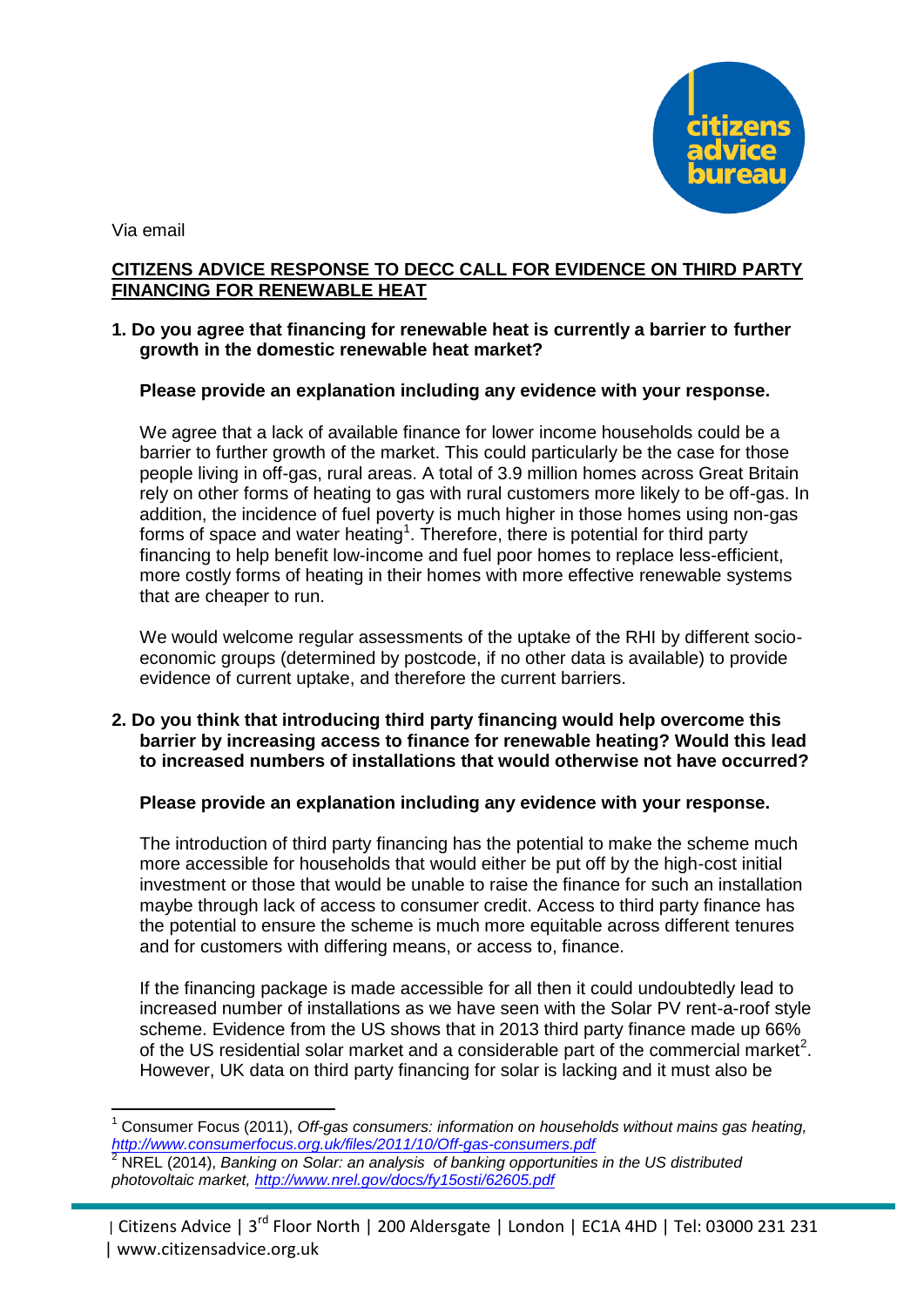remembered that the US market is more developed, that parts of it (e.g. California) have faced energy crises, and there will be differences in the incentive structure and credit culture. Interim figures from a recent consumer satisfaction survey on Solar PV undertaken for Citizens Advice has found that 12% of systems installed have been through the rent-a-roof model and a further  $7\%$  on finance<sup>3</sup>. While UK data is currently limited it may be that there is a way to better interrogate the data that is collected by Ofgem (such as that on the number of multi-site FiT claimants) to enable better evidence on the potential of the market.

There is also a question as to how attractive this type of finance is made to those customers that might benefit the most from more efficient renewable heating, those customers on low incomes or in fuel poverty. In our response, as Consumer Focus, to the Government's 2012 consultation on the RHI we highlighted that third party financing could be attractive to this set of consumers but that they would be much more likely to take up the available offers if they came to them via a trusted intermediary such as social enterprises, local authorities or RSLs<sup>4</sup>. We are very keen to see the involvement of trustworthy intermediaries to ensure the installation of heating systems is beneficial in the long-term, see our response to Q4.

## **3. From your perspective what are the main benefits of allowing RHI payments to be paid directly to third party organisations?**

# **Please provide an explanation including any evidence with your response.**

From Citizens Advice perspective the main benefit would be making the RHI much more equitable and accessible to a wider range of householders including those on low incomes or suffering from fuel poverty. With more efficient systems and reduced running costs, the RHI has the potential to reduce the energy bills of those customers on low incomes especially those in rural areas and off the gas grid. Fuel poverty is much higher among consumers using non-gas heating fuels in England, Scotland and Wales<sup>5</sup>.

In addition, in England and Scotland gas heating is least common in privately rented homes and so third party financing could be of a benefit to private tenants where levels of energy efficiency are also the worst. A combination of the required energy efficiency criteria under the RHI and the forthcoming PRS regulations for energy efficiency could therefore help to improve the overall running costs and comfort levels of privately rented homes.

 $3$  Forthcoming report for Citizens Advice by Future Climate & Purple Market Research analysing the Consumer experience of Solar PV installations in England & Wales (Interim survey results March 2015).

<sup>4</sup> Consumer Focus (2012), *Response to DECC consultation on the Renewable Heat Incentive[,](http://www.consumerfocus.org.uk/files/2009/06/Consumer-Focus-response-to-DECC-consultation-on-the-Renewable-Heat-Incentive.pdf) [http://www.consumerfocus.org.uk/files/2009/06/Consumer-Focus-response-to-DECC-consultation-on](http://www.consumerfocus.org.uk/files/2009/06/Consumer-Focus-response-to-DECC-consultation-on-the-Renewable-Heat-Incentive.pdf)[the-Renewable-Heat-Incentive.pdf](http://www.consumerfocus.org.uk/files/2009/06/Consumer-Focus-response-to-DECC-consultation-on-the-Renewable-Heat-Incentive.pdf)*

<sup>5</sup> Consumer Focus (2011), *Off-gas consumers: information on households without access to mains gas heating, <http://www.consumerfocus.org.uk/files/2011/10/Off-gas-consumers.pdf>*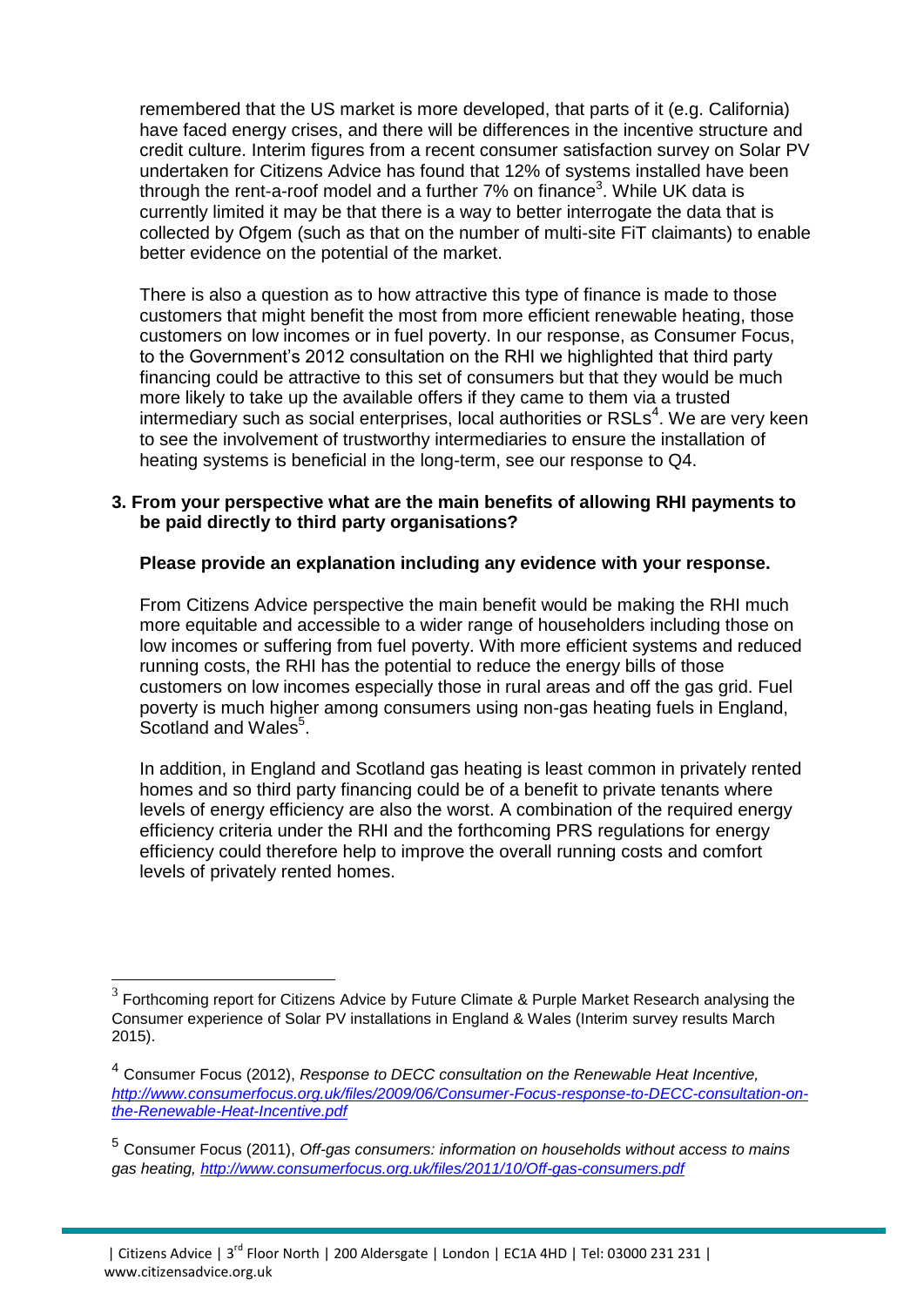## **4. From your perspective what are the main risks of allowing RHI payments to be made directly to third party organisations?**

## **Please provide an explanation including any evidence with your response.**

## **Please also include any mitigating action that could be taken to reduce any perceived risks.**

Given the wider customer base that third party finance would open up to the renewable heat industry there could be risks around the miss-selling of technologies to householders as has been the case with some "rent-a-roof" schemes for Solar PV. High pressure sales tactics<sup>6</sup> have been well documented in the press and while they might be down to a few companies rather than the many such behaviour would be a concern to Citizens Advice especially those who might be more vulnerable to such selling techniques.

There is also a risk regarding the quality of systems installed with installers aiming to minimise their upfront costs by installing systems that would meet the minimum criteria that they would be assured would last as long as they receive their RHI payments. They could also seek to maximise their income from the RHI by oversizing systems, overestimating heat demand<sup>7</sup>, and failing to encourage consumers to maximise the fabric efficiency of their home. Citizens Advice believes further work needs to be done to establish actions that might mitigate against these risks, potentially through some form of declaration or continued warranty from the installer and the ability to recoup RHI payments if advice is found to be incomplete or inaccurate.

Finally, some level of risk is associated with ensuring the RHI payment is received for an installation. There have been instances in the past where technologies have been installed only for the householder to find out later that the installation does not qualify for payments. Protections need to be in place to ensure that consumers know only accredited installers will be able to attract the RHI payment and the risk should be borne by installation company/third party installing under these circumstances in case the installation does not qualify for RHI payments.

Citizens Advice appreciates that these risks already exist but there is a chance that with greater number of installations we will see more of these issues coming forward and we need to be assured that there are robust consumer protections and processes in place for dealing with potentially higher numbers of them effectively and efficiently.

 $6$  While not classified as "high pressure sales tactics" our latest consumer survey of solar PV customers has found that a higher proportion of those who purchased on finance have been approached speculatively by installers. This proportion has been increasing steadily since 2011 and found to be 39% in 2014.

 $7$  Citizens Advice has anecdotal evidence of gaming of energy performance certificates in relation to existing low carbon schemes, of which DECC and Ofgem are aware.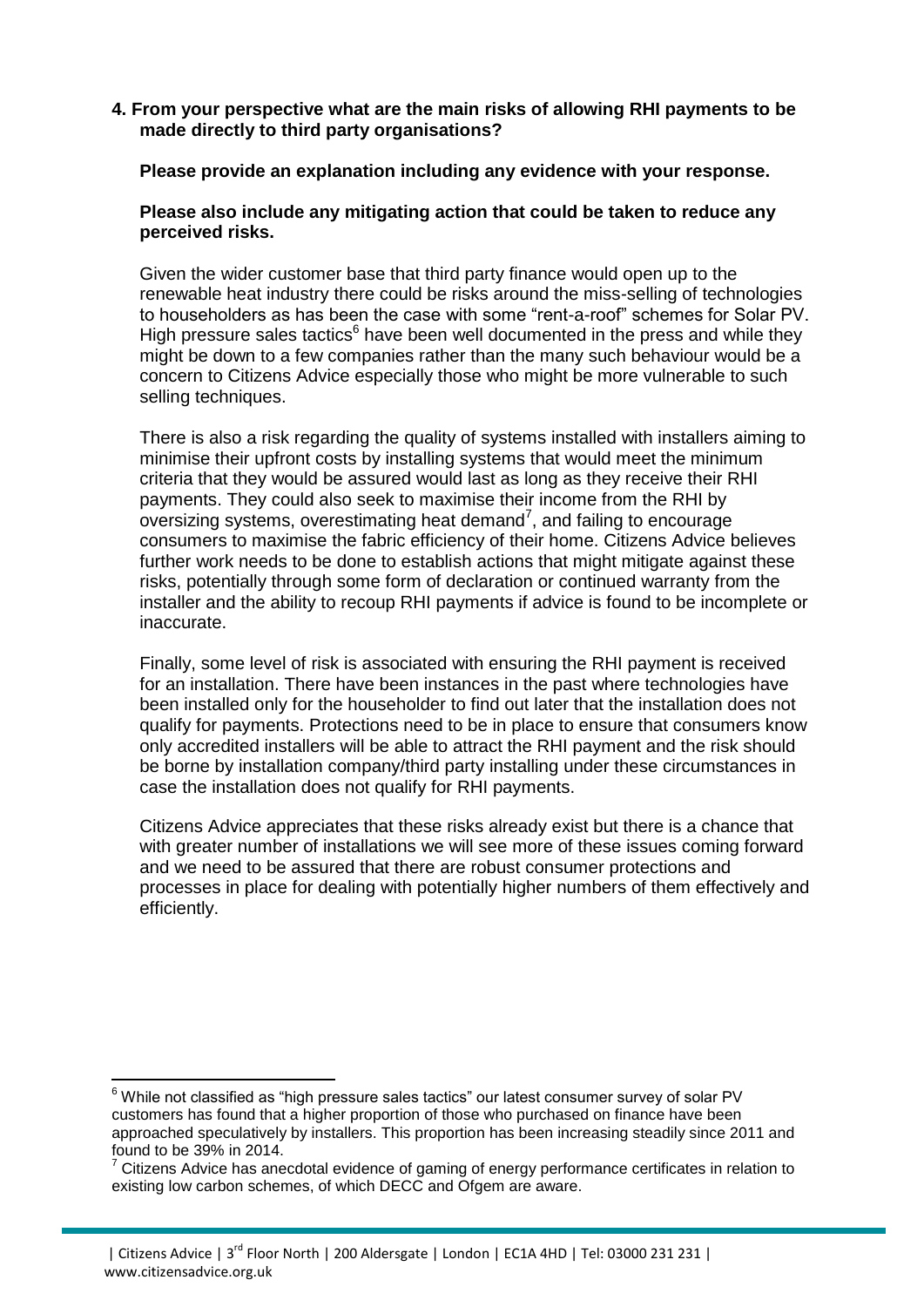**5. Is there a demand for third party finance? Are you or your organisation considering whether to develop and/or offer third party financing products for the Domestic RHI? (Please indicate if the information in your response if commercially sensitive and we will treat it accordingly).**

# **Please provide an explanation including any evidence with your response.**

We believe there is demand for third party finance as is evident from increasing numbers of organisations providing or seeking to provide this service. However, there are no official figures on the number of Solar PV or other renewable technologies installed using third party finance making it difficult to predict the level of demand with any degree of certainty. Citizens Advice believes that it is important this data is captured to help strategic planning for the future of renewable incentives to ensure best value for the consumer. We are also keen DECC or the RHI administrator is able to survey the views and experience of customers in order to improve policy effectiveness in future iterations.

# **6. What impacts might the introduction of third party financing have on your business or organisation?**

**For example if you are a social landlord or a community group, would you find third party financing an attractive alternative to traditional financing methods, or if you are an installer would you offer/signpost financing offers to consumers?**

# **Please provide an explanation including any evidence with your response.**

As an advice provider through our website, phone lines and our network of local Bureaux the expansion of the scheme into third party financing could see higher levels of enquires and/or complaints regarding renewable heating from consumers at the local level than is experienced presently. While we welcome the scheme being more accessible for a greater number and variety of consumers we will want DECC and the RHI administrator to provide advice content, and a clear pathway for the enquiries and complaints that are likely to emerge.

## **7. What impacts might the introduction of third party financing have for consumers? Will consumers find the right option of third party financing attractive?**

## **Please provide an explanation including any evidence with your response.**

The offer of third party financing is likely to interest consumers as the products on offer become more well-known and familiar. However, it is likely that in the beginning customers will be hesitant to sign-up to such schemes unless they are reassured that they are legitimate and safe by trusted intermediaries.

As part of new research currently being undertaken by Citizens Advice we have also found that customers who installed Solar PV via a rent-a-roof scheme got fewer quotes for PV systems for their homes compared to those who paid outright for their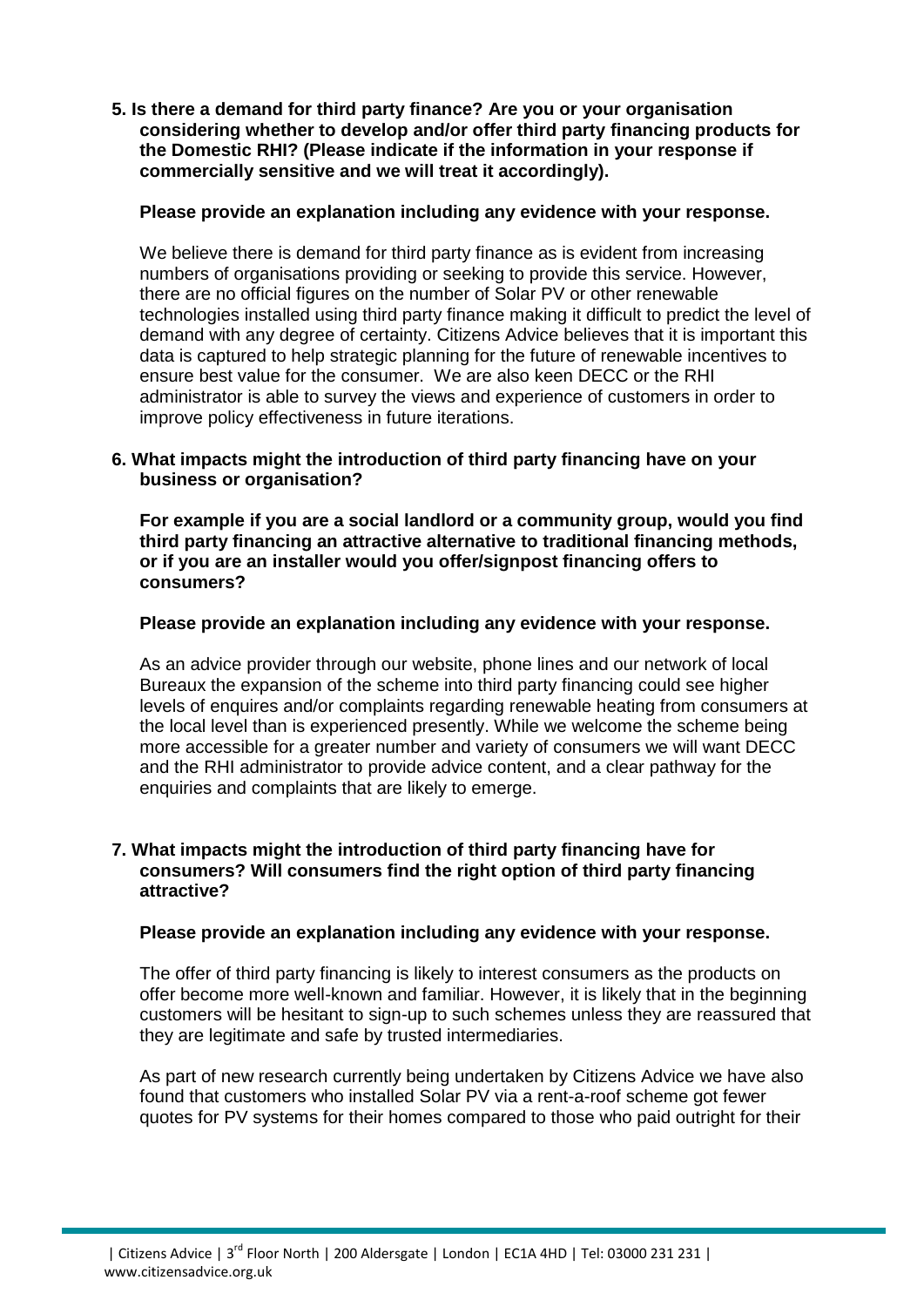systems<sup>8</sup>. This could be an issue for renewable heating systems due to the different types of heating system available, especially when combined with potential hardselling techniques and miss-selling.

There is also a concern that systems sold to customers using third party finance might be of a lower quality than those sold privately. This is because the third party organisation will have no incentive to install a system with a lifetime beyond the 7 years in which they can receive RHI payments and they will be attracted to reducing their initial, upfront costs as much as possible. This is a big concern to customers who already know very little about these systems.

It is also worth noting here that our recent consumer satisfaction survey has found that many householders installing Solar PV have not undertaken their own checks to ensure installers are MCS & RECC accredited relying on the word of the installer<sup>9</sup>. This gives considerable cause for concern if DECC is relying on these schemes to provide a good level of consumer protection. We continue to ask for the development of a single consumer protection brand for low carbon technologies and their installation (which may sit in front of multiple technology, process or policy specific protection schemes).

**8. To what extent would the introduction of third party financing benefit the fuel poor (i.e. by facilitating access to renewable heating systems that would otherwise be too expensive)?**

**Please provide an explanation including any evidence with your response, including whether any additional protections should be considered to protect fuel poor households.**

## **Are there alternative actions we could take that would support the finance of renewable heat for fuel poor households?**

Third party financing has the potential to benefit those suffering from fuel poverty by allowing them to install new, efficient and renewable heating systems provided they gain access to these offers. We would like to see further work undertaken by DECC to assess the extent to which fuel poor households can access renewable heating options and identify the best means for them to do so as third party financing may not be an appropriate funding vehicle for these households. As mentioned in our answer to question two, lower income and fuel poor households are more likely to access third party financing systems and thus the RHI if they are presented to them via a trusted intermediary.

Having access to the right information and advice will also be critical in building trust and understanding of what signing such agreements means. Some customers in fuel poverty might be reluctant to sign up to what are essentially credit agreements through fear or misunderstanding of how they are paid back. We believe it would be

 $8$  Forthcoming report for Citizens Advice by Future Climate & Purple Market Research analysing the Consumer experience of Solar PV installations in England & Wales (Interim survey results March 2015).

 $9$  Forthcoming report for Citizens Advice by Future Climate & Purple Market Research analysing the Consumer experience of Solar PV installations in England & Wales (Interim survey results March 2015).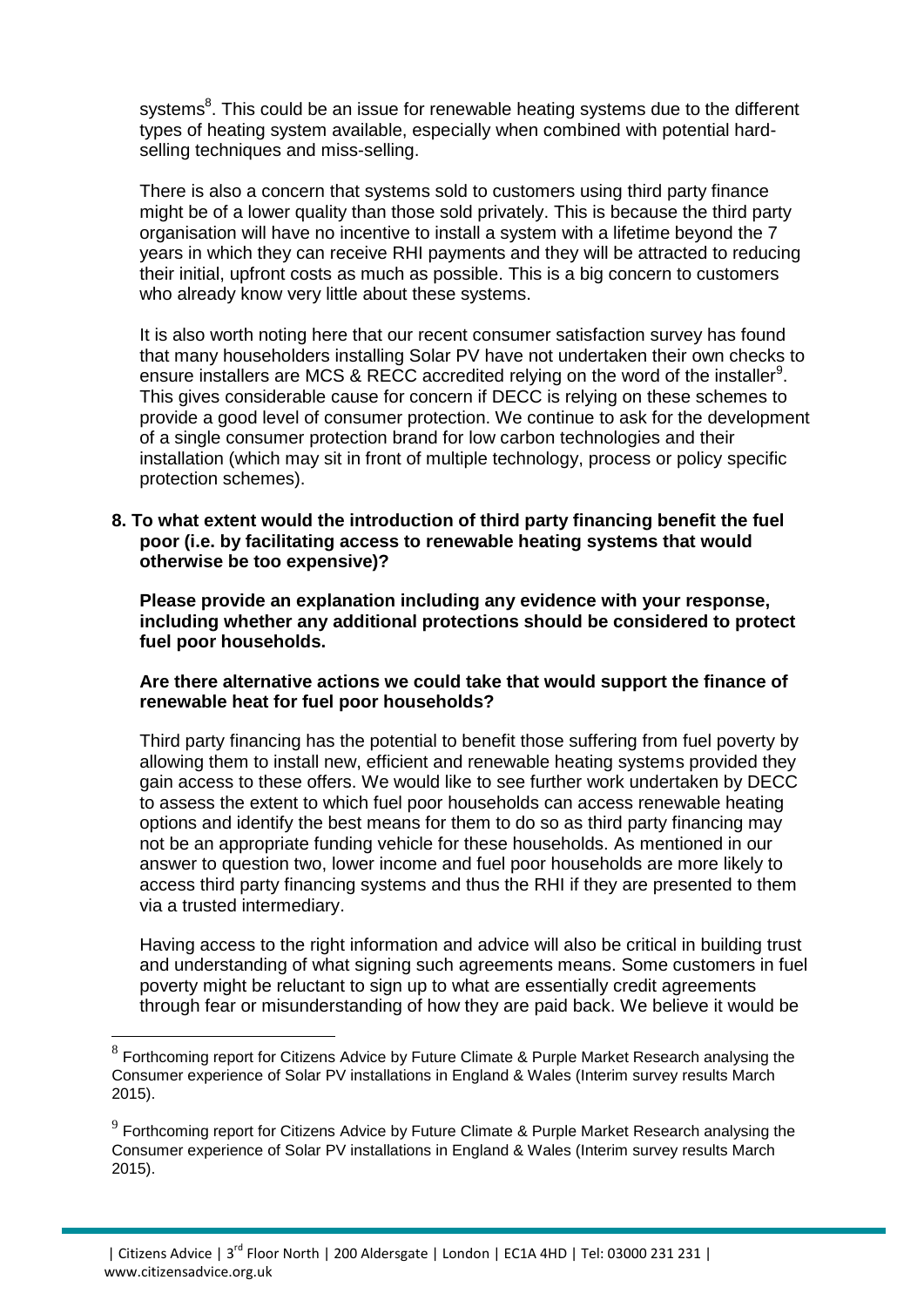beneficial for these customers if DECC were to establish a process for trusted intermediaries to facilitate access to renewable heating systems and the RHI for fuel poor households.

For fuel poor households and households where the occupant may be vulnerable in any way any party receiving RHI payments should be required to agree in the contract that they will inspect any system faults within 24 hours and that repair to these households will be prioritised. We are keen to see the development of repair and maintenance services across the market, but it is a particular necessity where consumers' health could be at risk from a loss of heating services and/or where consumers may find it difficult to find and negotiate timely and affordable services.

Given that fuel poor households tend to live in properties with some of the worst levels of energy efficiency it must be a prerequisite that these homes are provided with the appropriate energy efficiency measures, including financial support for such measures, prior to any renewable heat installation. Installers will need to be able to access, or refer, customers to the right financial support for energy efficiency. It will be critical to ensure that fuel poor households are as energy efficient as possible so that the system installed is a) working effectively and b) not costing more than it should to both install and run due to system sizing. This is more important for those suffering from fuel poverty as they will be less able to absorb any upward changes to their energy bills that could occur.

It will also be important to ensure that the systems in fuel poor households continue to work effectively because of the greater level of impact that fuel price rises have upon them. Our upcoming report found that 10% of households with solar PV installed were relying on the installer to check they are working properly while 9% fail to check at all<sup>10</sup>. This could be mitigated by ensuring these homes have heat meters and are provided with additional assistance to understand and check their heating system is working correctly.

Finally, we do have some concerns regarding the potential for the old gas-fired heating systems to be replaced with renewable heating systems that might prove more costly to run for fuel poor households. Safeguards must be put in place that prevent the replacement of gas systems in fuel poor homes or these homes paying higher fuel bills as a result of the installation of renewable heating systems.

**9. Do you think that there are any categories of organisation offering third party finance that should be ineligible for the Domestic RHI (for example an energy company or installer that has installed a renewable heating system under the Energy Companies Obligation Affordable Warmth scheme could be ineligible to claim RHI payments for that renewable heating system)?**

## **Please provide an explanation including any evidence with your response.**

It is the opinion of Citizens Advice that it is inappropriate for RHI payments to be claimed for an installed renewable heating system that has claimed carbon credit under the Affordable Warmth scheme within ECO. Allowing installers or third party organisations to claim for both HHCRO and RHI payments would be double counting

 $10$  Forthcoming report for Citizens Advice by Future Climate & Purple Market Research analysing the Consumer experience of Solar PV installations in England & Wales (Interim survey results March 2015).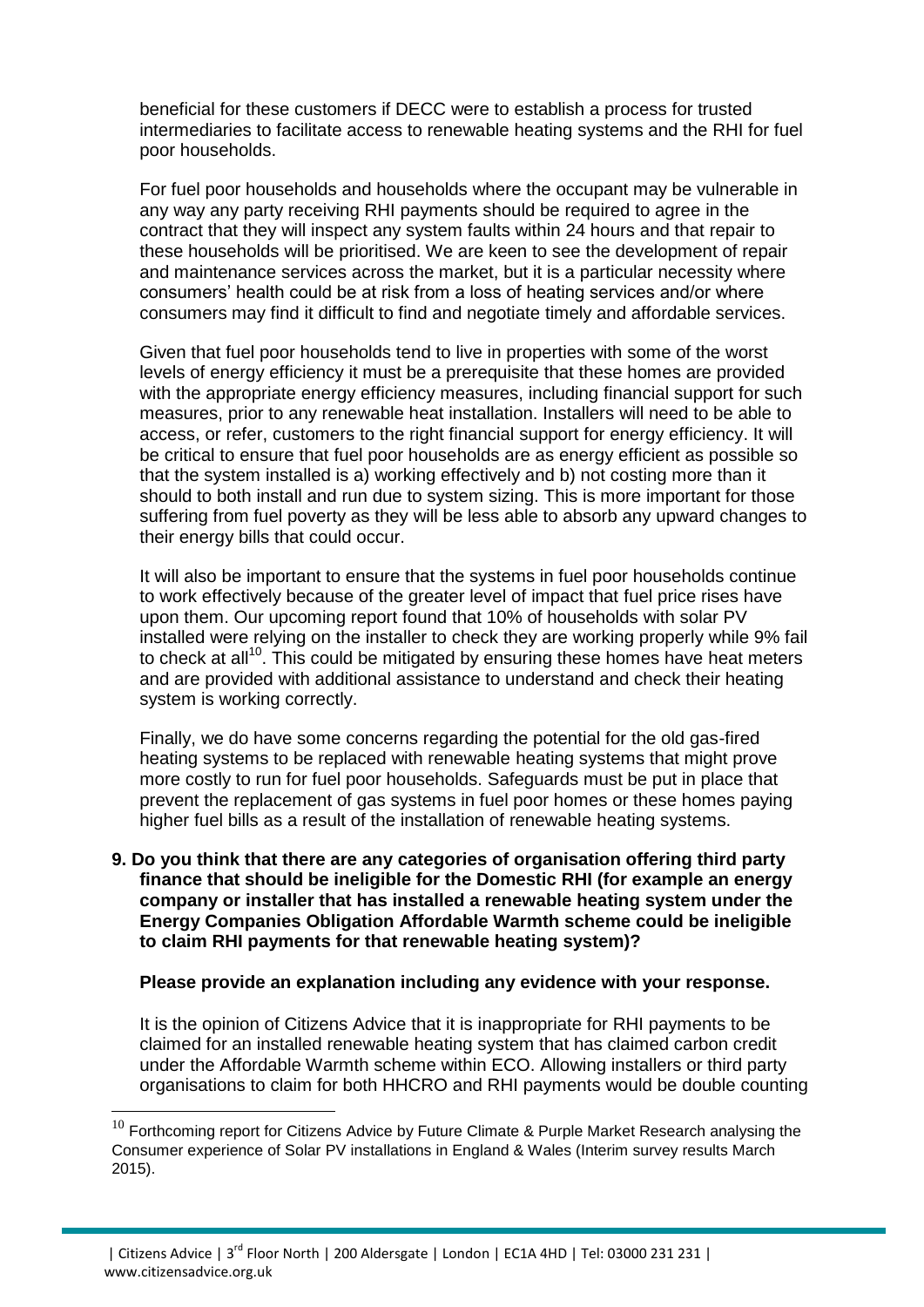of the benefits and would also be unlikely to lead to any further financial benefit for the fuel poor householder.

## **10. Do you think the introduction of third party financing will make it easier for sellers of renewable heating systems to attract consumers, and to convert leads into sales? If so why?**

No answer.

## **11. What other factors that influence the supply and demand of heating systems could be affected by the introduction of third party finance models?**

**Please provide an explanation including any evidence with your response.**

No answer.

## **12. Please let us know (with reasons) your preference for which third party finance model (AOR, TPO or both) we should introduce with Domestic RHI.**

Citizens Advice prefer the Assignment of Rights (AOR) model over that of the Third Party Organisation (TPO) as we believe it offers greater protection for the consumer because they will always own the system as well as having greater contractual control. However, it is important to note that a good degree of complexity remains that will require support for the customer. Such support should include, but is not limited to, advice regarding decisions around assignment of the rights to payment, reasonable assignment of payment splits, clarity on each of the parties obligations and reasonable maintenance schedules with costs (including managing inflation of ongoing costs).

**13. Are you aware of any current or potential third party finance models that have characteristics that may not "fit" within either the TPO or AOR models outlined in this document (and that therefore may be ineligible for the Domestic RHI if only one of these models were introduced)?**

## **Please provide details of these models.**

No answer.

## **14. Do you think that those who finance systems but are not the homeowner should receive the same or a lower tariff than other participants in the scheme?**

## **Please provide an explanation including any evidence with your response.**

In the initial stages of rolling out the third party finance option we believe the same tariff is appropriate as there is a higher risk premium for those financing third party systems. Such a two-tier system could lead to householders who might benefit the most but can least afford to install such systems being unintentionally penalised. The tariff needs to be attractive to third party finance providers if they are to be expected to take on the risk and provide good offerings to householders, including the development of maintenance and repair services, especially those most vulnerable and off-gas.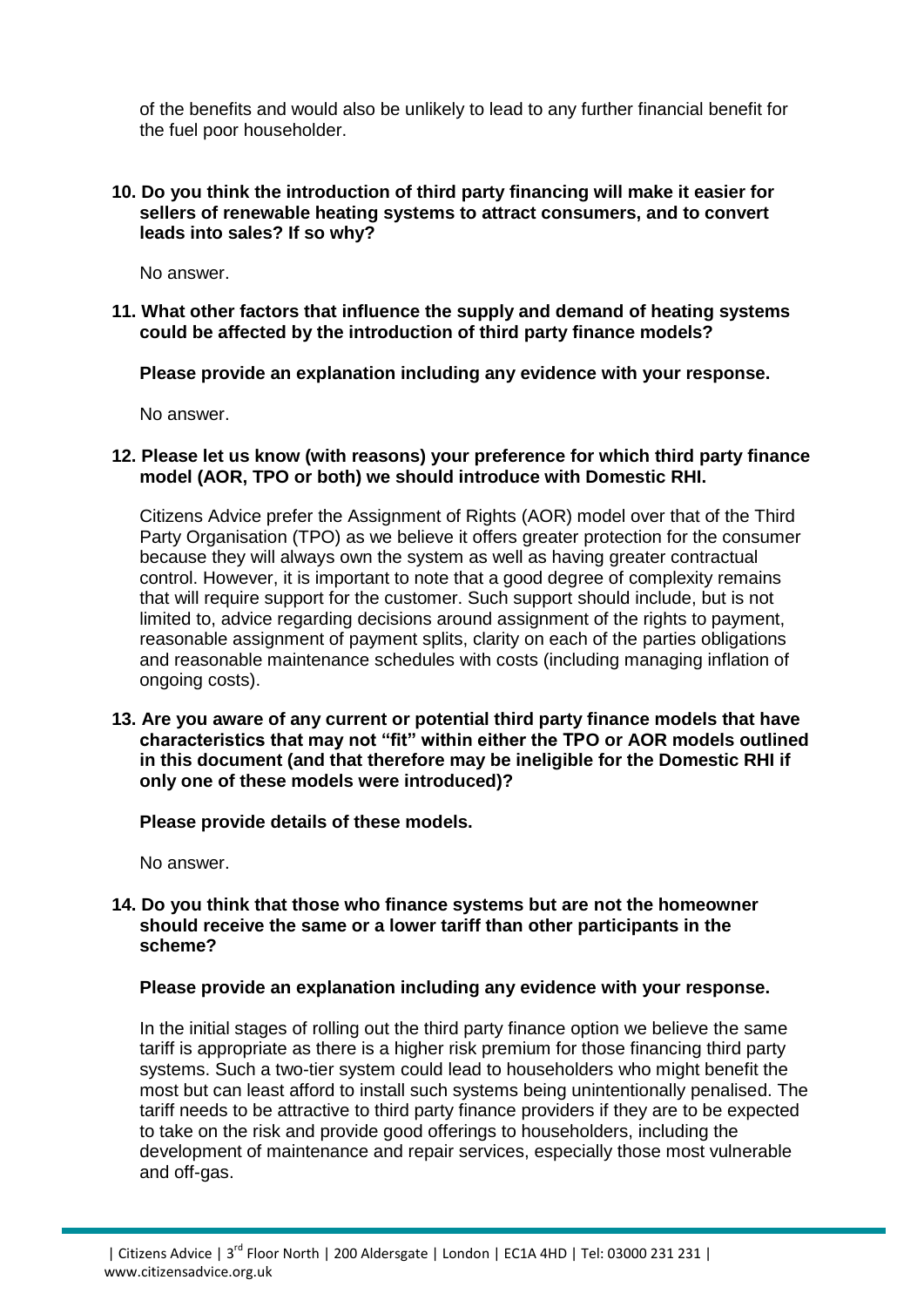However, we believe that it is perfectly reasonable to review this once the third party financing model has been in place for a set period of time and as such the risks and cost associated with that risk may well have fallen.

## **15. What additional barriers might be faced by those who wish to finance systems, but are not the homeowner? What barriers might they more easily overcome?**

**Please provide an explanation including any evidence with your response.**

No answer.

**16. What costs of capital and/or rate of return would those providing finance expect from investment in domestic renewable heat? (This information will be treated as commercially sensitive).**

No answer.

**17. What are the potential project development times for providers of finance on large roll-out projects?**

No answer.

**18. What are the potential financing/re-financing times for providers of finance on large roll-out projects?**

No answer.

1

**19. Do you have evidence or estimates that indicate that third party organisations should be counted separately towards degression triggers, potentially resulting in a different tariff over time to other ownership models?**

## **Please provide an explanation including any evidence with your response.**

While third party financing has been taken up to a significant degree in the US there are no official figures for the take up of third party financing for renewable systems in the UK. Initial figures for our upcoming report on solar PV systems 12% of respondents to our survey had systems installed via a rent-a-roof scheme while 7.1% had purchased systems using finance<sup>11</sup>. For a more accurate figure, we ask that DECC requests figures from Ofgem as to the proportion of FIT payments that are paid to multi-site generators as a proxy for third party ownership.

Our view is that at this stage separate degression triggers are unnecessary and could penalise those customers unable to afford to buy systems outright or using other forms of finance. They will also add a further layer of complexity to the RHI system making it more difficult for customers to understand the differences between purchasing systems using different types of financial product.

 $11$  Forthcoming report for Citizens Advice by Future Climate & Purple Market Research analysing the Consumer experience of Solar PV installations in England & Wales (Interim survey results March 2015).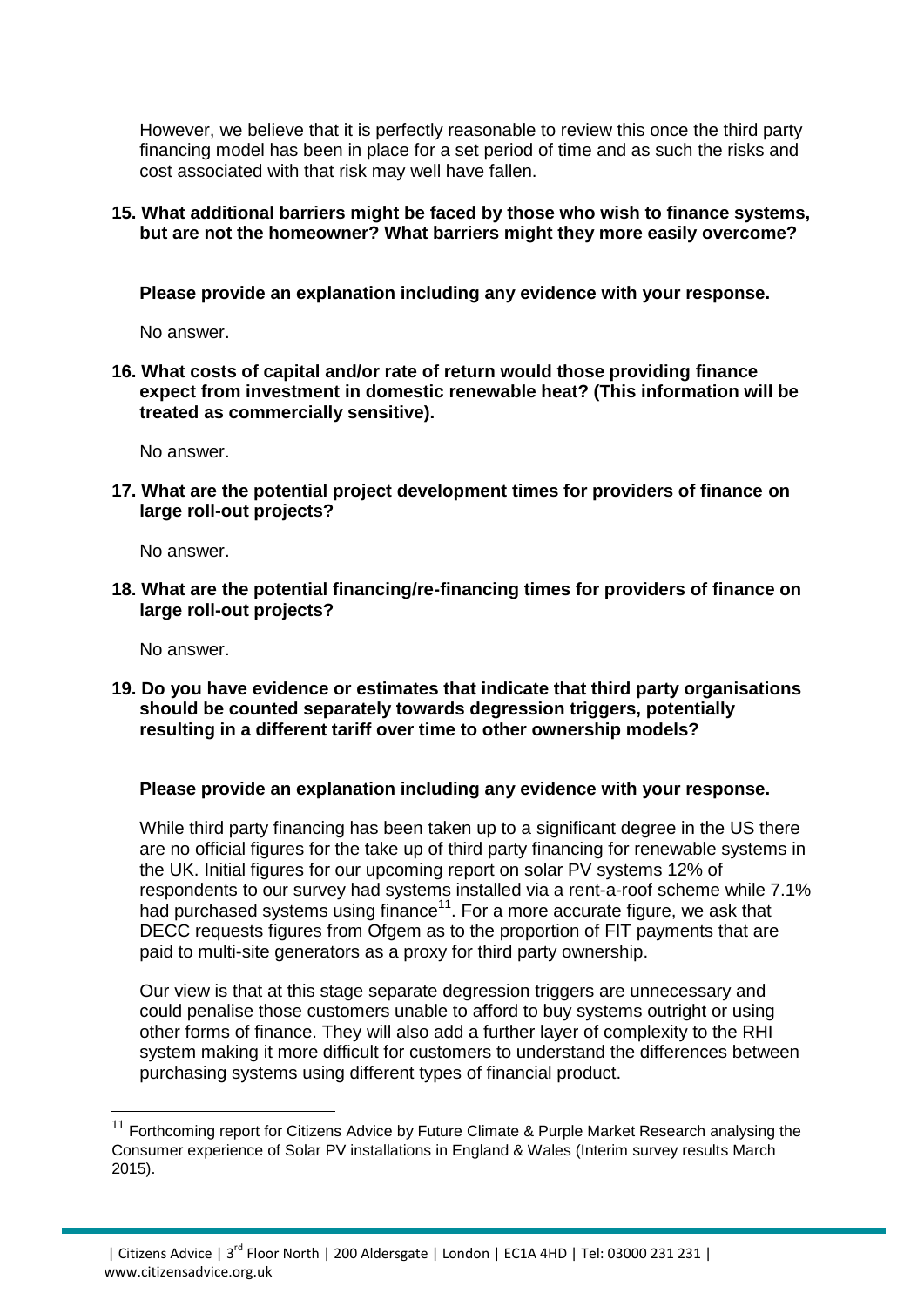Finally, we would hope that the removal of upfront cost would help reduce the cost of systems, and therefore prompt degression across the market.

## **20. Are there any other changes which DECC should make to the degression system in relation to the introduction of third party organisations to ensure that it achieves its objectives of managing spending on the domestic RHI as effectively as possible?**

**For example could the time limit for claiming RHI be reduced for third party organisations from a year to three months from the installation/commissioning date or the heating system? Should there be a maximum number of applications from each third party per quarter?**

#### **Please provide an explanation including any evidence with your response.**

Given that it is in the interest of third parties to claim their RHI as soon as possible from the date of commissioning in order to receive a potentially higher payment and avoid degression we think it unnecessary to reduce the time limit for claiming. However, if the tariff should reduce between installation and claiming then any potential financial impact to the consumer must be made clear prior to installation and again once the claim is made.

With regards to introducing a maximum number of applications for each third party supplier per quarter further work should be undertaken to understand what impact this might have on the quality and cost of systems installed. Citizens Advice would want to be reassured that setting limits on suppliers would not lead to reduced competition and so reduce the potential for overall downward pressure on quality system costs.

## **21. Are there any technologies that we should not extend third party financing to?**

## **Please provide an explanation including any evidence with your response.**

We see no reason to limit third party financing provided all technologies are covered by MCS and RECC accreditation and processes. Given anecdotal evidence of gaming of ECO funding, reported to us in our recent Call for Evidence, we recommend a higher level of audits in relation to minimum insulation standards. We are concerned that systems could be oversized, or minimum insulation standards missed, leaving consumers paying higher than expected fuel bills in the longer term.

## **22. Should we limit levels of deployment of third party financed models for a specific technology by capping the number of installations or budget available?**

#### **Please provide an explanation including any evidence with your response.**

We see no reason to limit levels of deployment from third party financed technologies given the uncertainties around the number of installations that will be subject to third party funding from 2016 when the new framework would be expected to go live.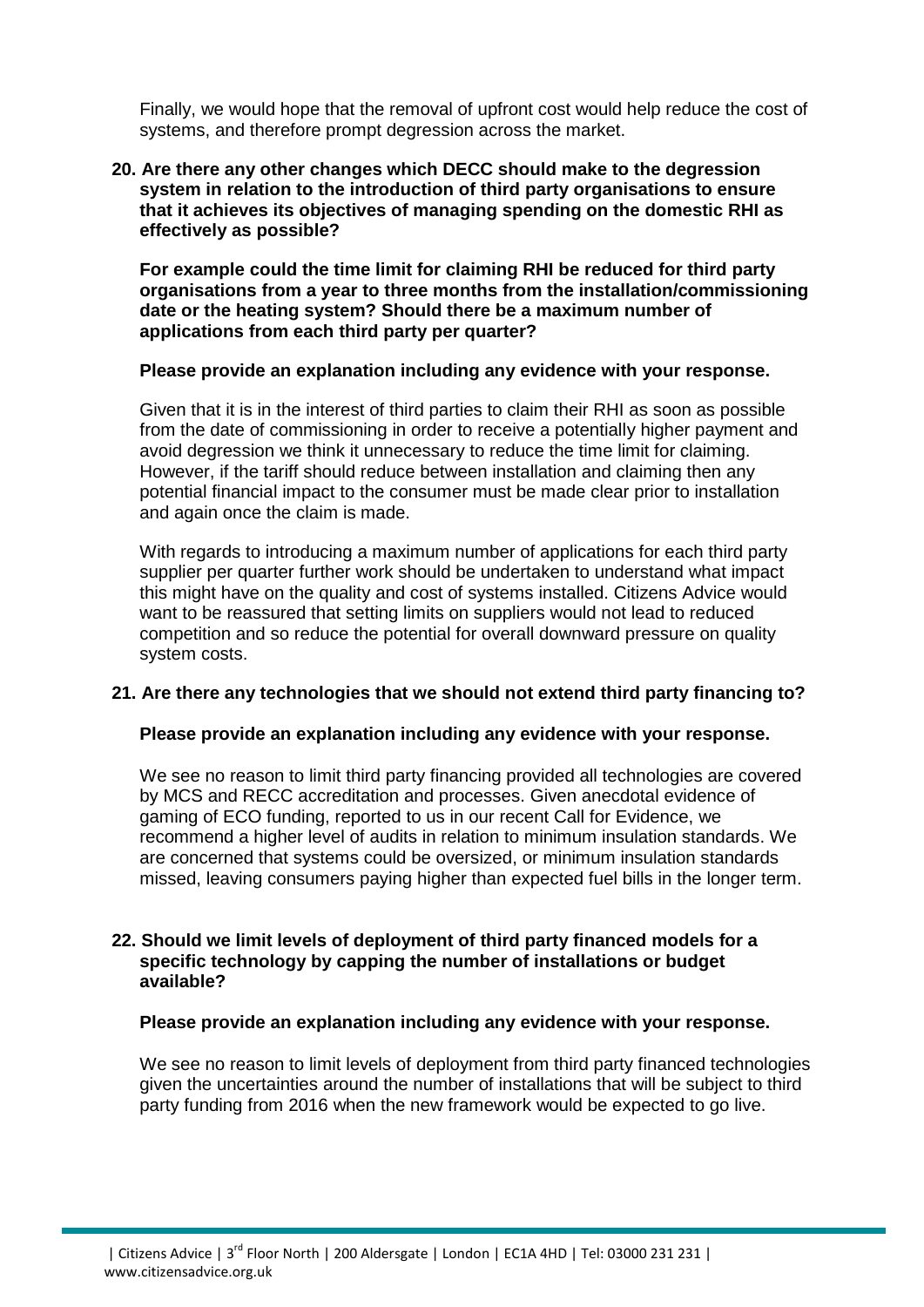## **23. Are there any other restrictions that you would place on the technologies that can be used in third party financed projects?**

## **Please provide an explanation including any evidence with your response.**

It would be inappropriate for third party financing to be used to fund a replacement heating system where the modelled fuel bill of the system is higher than that of the current system.

In addition, we are concerned that the availability of finance means consumers are not under pressure to shop around for lower cost systems, or negotiate price. Consumers, and the RHI administrator, should have transparency over the cost of the system and the return paid to the service provider.

**24. Would it be overly restrictive to only enable payments to either a single third party organisation (which might be a company or an individual investor) or to a third party organisation and the homeowner (i.e. not allowing multiple third parties to receive payments)? Why? Should there be a cap or restriction on the number of owners allowed?**

## **Please provide an explanation with your response.**

We believe it would be sensible to limit the payments to a maximum of two parties, one being the homeowner. Enabling the allocation of payments to more than two separate parties runs the risk of over-complicating the process as well as adding additional administration costs to the process.

**25. If multiple owners are enabled, would a "nominated owner" system as described above be acceptable? If not, what other administrative process would you prefer, bearing in mind the need to manage costs and maintain administrative simplicity?**

## **Please provide an explanation with your response.**

We are of the opinion that the "nominated owner" system would be acceptable.

## **26. Should third party organisations be allowed to sell on their ownership of a heating system? Why?**

## **Please provide suggestions on how you think this should work in practice.**

While we understand that there may be circumstances in which this might be a necessary option, any permission for the third party organisation to sell on the ownership of a heating system could have serious implications. This would especially be the case if the TPO model is employed and the homeowner doesn't own the system until the end of the contract. There are anecdotal examples of homeowners with PV systems who don't know who owns their system, causing problems when they come to sell or re-mortgage their homes.

If third party organisations are allowed to sell on their ownership then it is essential adequate consumer protections are put in place and that the seller and new owner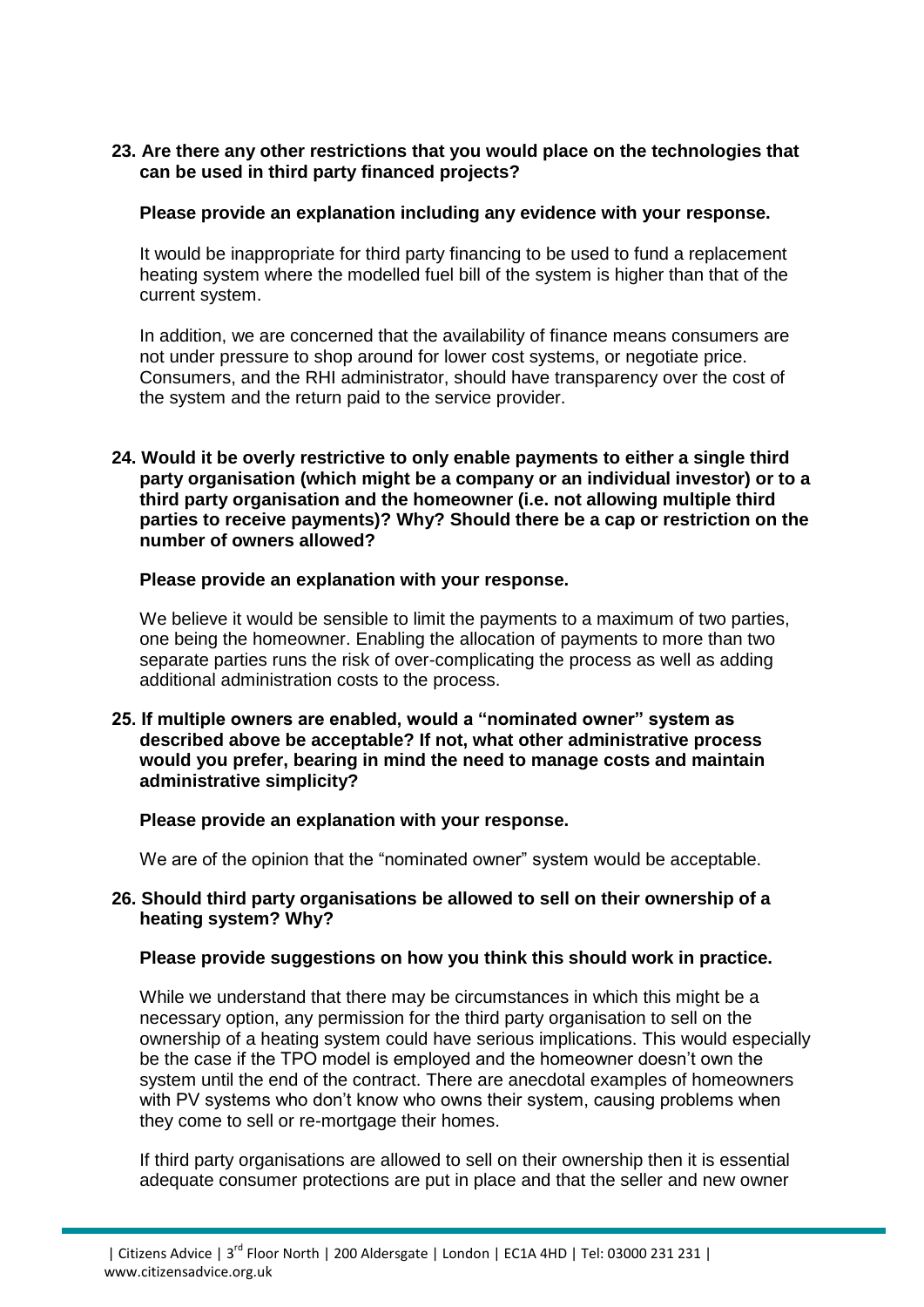makes Ofgem aware of the sale with the new owner registering their ownership with Ofgem. In addition, the homeowner must not be worse off due to the sale of the system to a new third party organisation. In particular, repair and maintenance services must remain in place to the completion of RHI payments.

## **27. If third party financing is introduced, who should complete the RHI application form?**

- · **The homeowner**
- · **The third party organisation**
- · **A combination of the homeowner and the third party organisation, each completing respective sections**

# **Would this differ between the TPO and AOR models?**

## **Please provide an explanation for your answer.**

A combination of the homeowner and third party organisation would be preferable in order that both parties can demonstrate they are taking this on jointly and understand their responsibilities under the scheme. This should be the same for whichever model is deployed.

**28. If third party organisations are introduced to the scheme, what changes to the application and accreditation process should be made for social landlords using third party financing? Would this differ between the TPO and AOR models?**

**Please provide an explanation and any evidence with your response.**

No answer.

**29. Would you be in favour of introducing a "pre-application review" or similar process to social landlords for third party organisations as outlined above?**

## **Please provide evidence and examples for your answer.**

We agree that a pre-application review would be a sensible step and would support such a process for all third party financed systems to mitigate ineligibility risks for all consumers.

## **30. What other information, advice or suggestions do you have for measures to simplify and lower costs for the application and accreditation process for third party organisations?**

**Please provide evidence and examples for your answer.**

No answer.

31. **If third party financing is introduced, who should be required to meet each obligation and should any new obligations be introduced? Why? Would this differ between the TPO and AOR models?**

**Please consider the list of current obligations in Appendix B in your response.**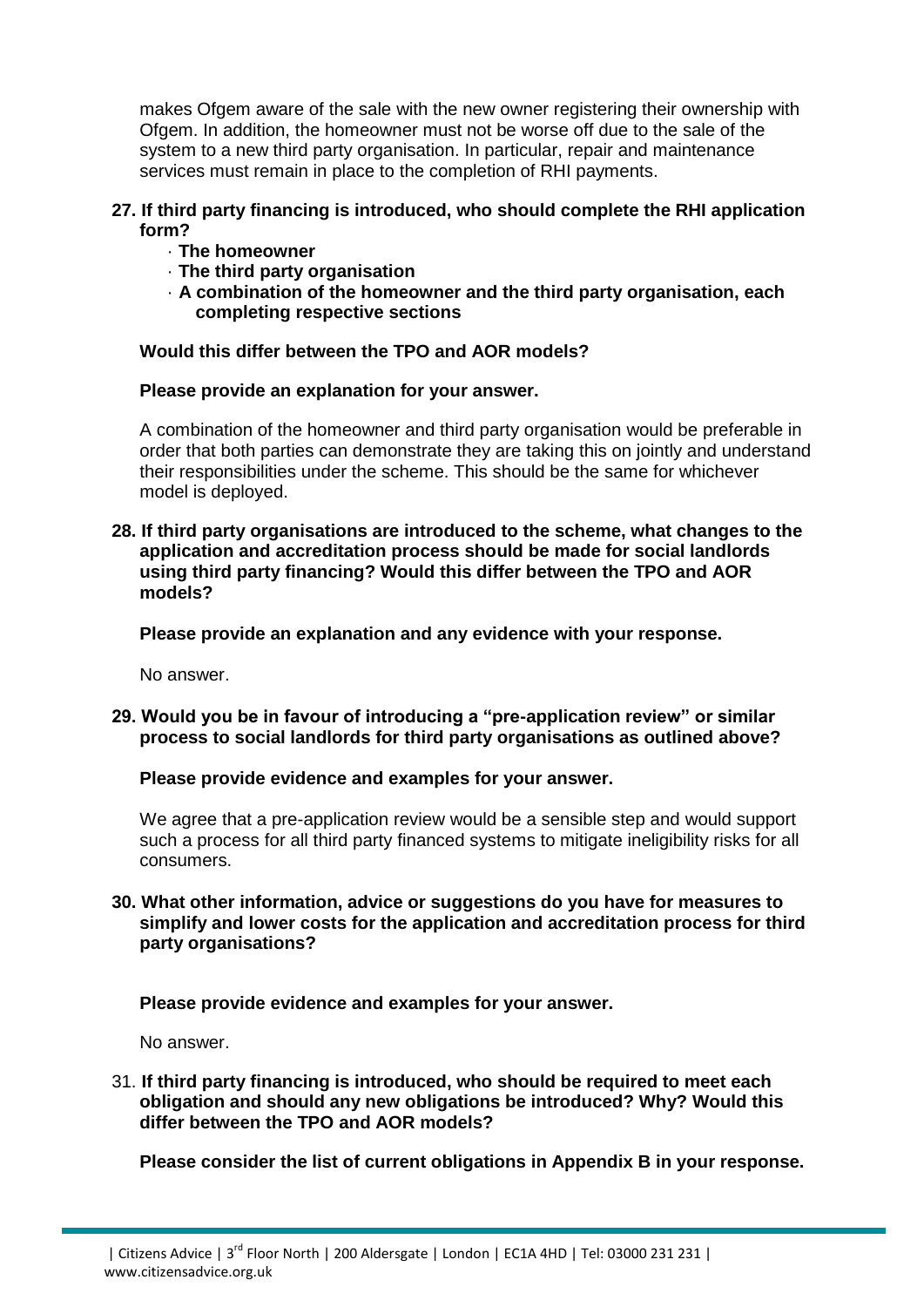If third party financing of either model is introduced the ongoing obligations should be the responsibility of a combination of the homeowner and the third party given that some of the obligations will be out of the third party organisation's control such as allowing access to the property, keeping records of biomass purchases and keeping meters in good order. The annual declarations would also need to be a combination of both the third party organisation and the homeowner but the third party could collate and submit the annual declaration in order to be sure of continued payments.

## 32. **What changes to existing powers or additional powers do you think that Ofgem might need in order to accredit applications and administer the scheme if either AOR or TPO were introduced?**

## **Please provide an explanation including any evidence with your response.**

Citizens Advice wants to ensure that customers purchasing systems via a third party organisation have the highest standard of protection. Further work should be undertaken by DECC to establish which consumer protection legislation applies to third party organisations leasing heating systems in this way, this should include legal advice and clarity on the cancellation period and remedies to system or customer service complaints.

Ofgem should have the power to cease payments if a system is reported as not working properly. The payments should stop until the situation has been investigated and rectified. Ofgem should also have powers to support customer claims for compensation where their bills have increased due to the incorrect installation of a renewable heat system.

We would also like to see greater emphasis on the installation of insulation in properties receiving the RHI and the levels of insulation being audited. While we appreciate there is a cost to this, it could be reduced over time once evidence points to quality insulation installations being the norm.

Citizens Advice would like a full briefing on potential risks and pathways to resolution prior to the launch of such a scheme.

## 33. **Are you in favour of Ofgem having the power to request to view contracts between the homeowner and third party organisation as part of the accreditation process?**

## **Please provide an explanation including any evidence with your response.**

We support Ofgem having this power but query why Ofgem should not be provided copies of these contracts as standard. Providing copies of contracts to Ofgem would demonstrate transparency helping to ensure that installers and third party organisations are giving consumers fair contracts and facilitating greater consumer protection. If this is not going to be the case then we believe a periodic audit of contracts should be undertaken as a minimum in order to understand what customers are agreeing to and to be able to amend the scheme as necessary as part of ongoing reviews.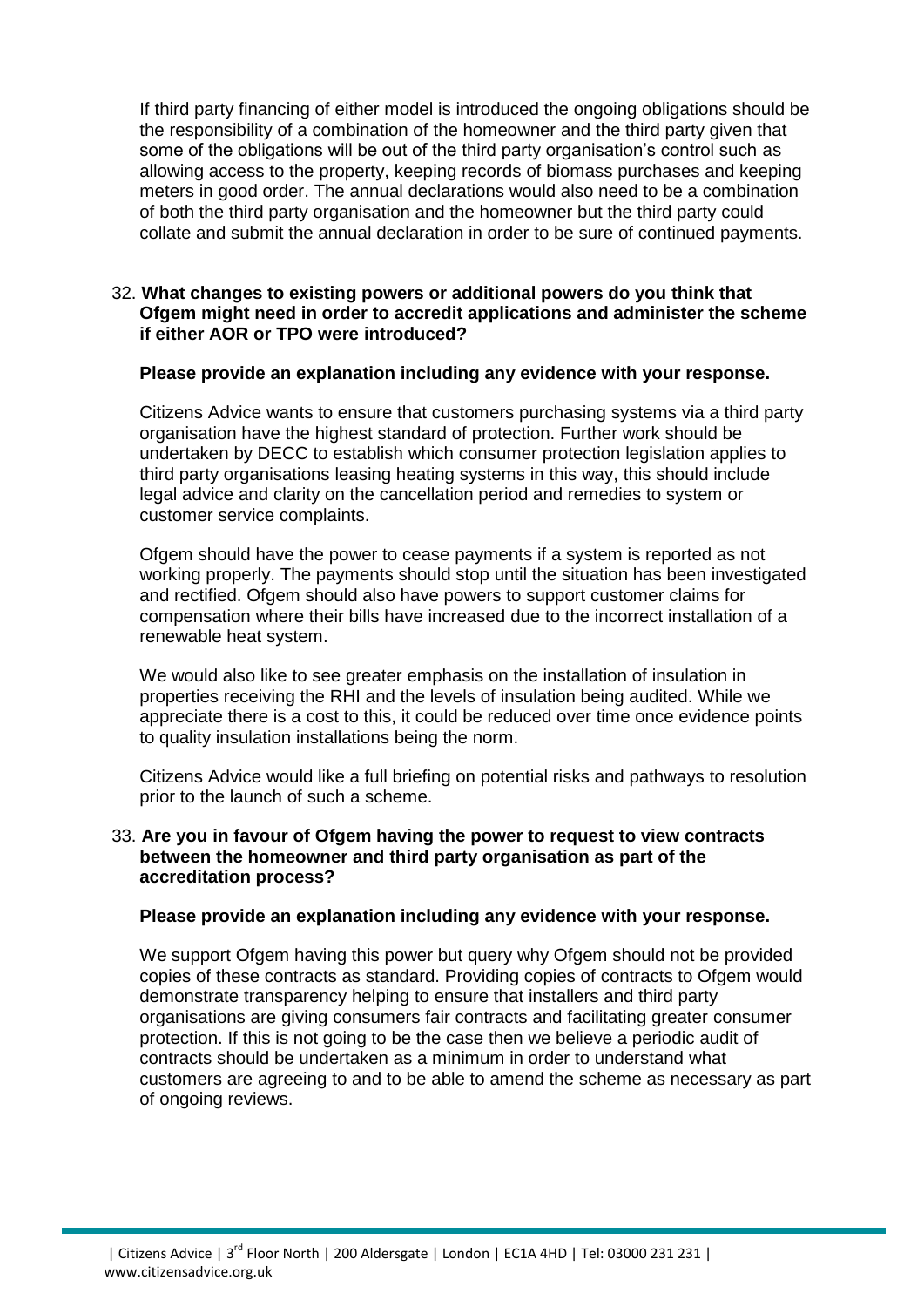34. **Are you in favour of the homeowner and/or occupier of the dwelling having the right to contact Ofgem and for Ofgem to have the authority to stop payments if notified of a dispute between the homeowner and third party organisation (e.g. if the third party organisation has agreed to maintain the system but has not done so). Please provide evidence for your answer. Can you think of any other potential disputes that might require this type of action?**

# **Please provide and explanation including any evidence with your response.**

Yes, Citizens Advice considers this an appropriate consumer protection in circumstances whereby the customer is having difficulties in obtaining redress from any third party organisation. Situations in which this should be appropriate includes but is not limited to:

- Maintenance contract not adhered to by third party;
- System not working properly;
- Failure of third party to respond to customer in a timely manner regarding a system issue; and
- Failure of third party to meet obligations required for receipt of RHI payment.

We would of course expect the customer to provide evidence of such issues, and we would work with Ofgem to agree what evidence is appropriate for different issues.

## 35. **What additional measures (if any) beyond those already in the Domestic RHI and delivered through MCS and RECC would you introduce to protect consumers? Do social landlords require different consumer protection?**

**Please provide an explanation including any evidence with your response.**

No answer

- 36. **To what extent do you think that the RHI scheme should regulate or restrict the contracts between consumers and third party organisations? Do you think financing packages should be allowed to include:**
	- **· By back/out (option to terminate contracts early)**
	- **· Flexible duration (less than 7 years)**
	- **· Service and maintenance contracts**
	- **· Consumer protection code**
	- **· Restrictions around biomass use and sourcing**
	- **· Another option (please advise)**

## **Please provide evidence and examples for your answer.**

Citizens Advice agrees that all of the above should be allowable within finance packages, except flexible duration, but that they should also include the following:

- Service and maintenance contracts must be reasonable setting out best practice for required servicing and maintenance, clearly setting out costs from the outset including limiting the level of future price rises to inflation only and clearly stating what the customer can expect from the service and maintenance agreement including replacement of parts and labour costs.
- Biomass use and sourcing should be restricted to suppliers from the sustainable suppliers list.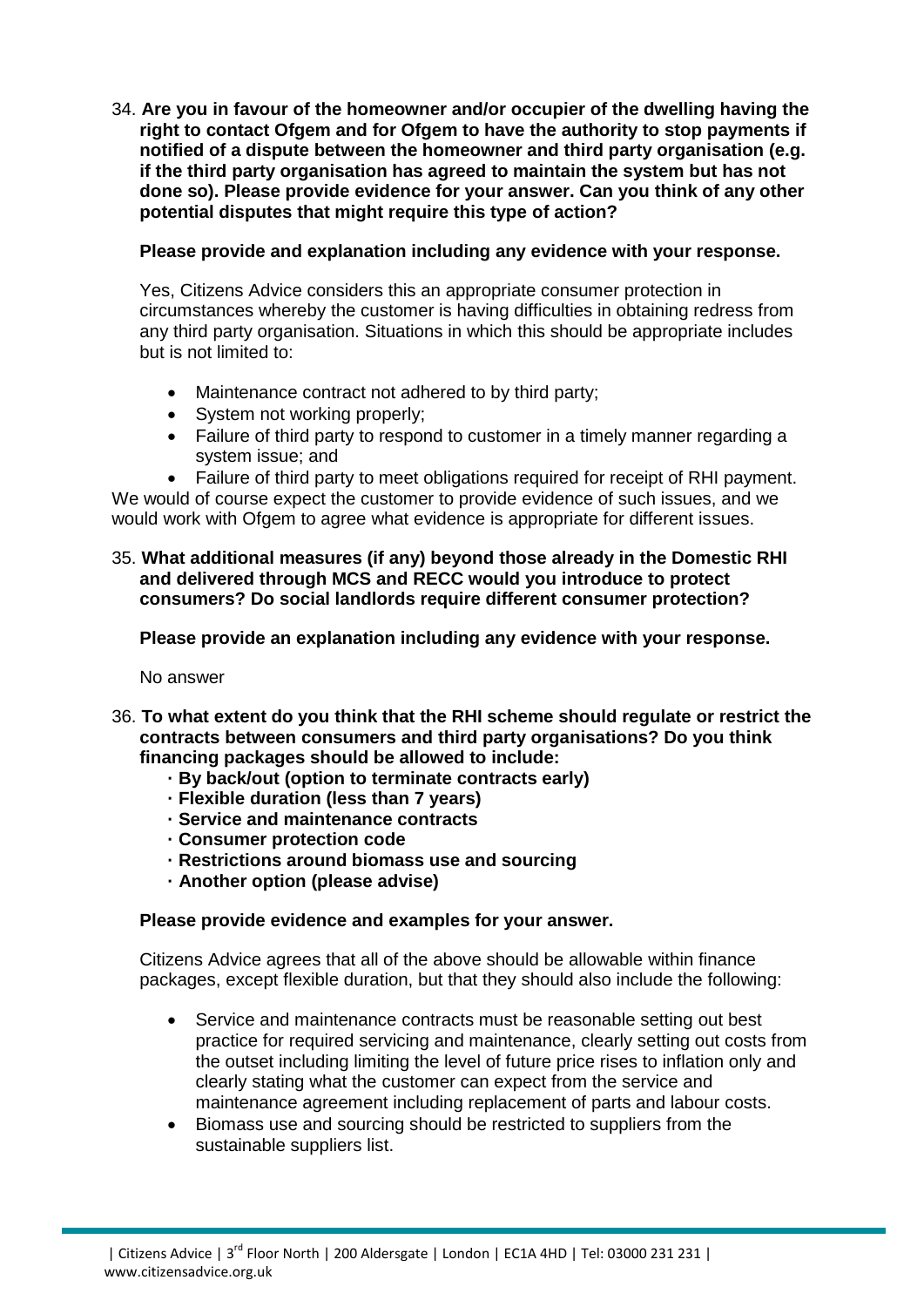- Clearly set out the reporting responsibilities of the householder and the third party organisation.
- Ahead of the signing of any contract the third party organisation should be obligated to provide the consumer with information showing the difference in cost between their financial package compared to the upfront cost of the system if purchased outright or if purchased using other forms of finance including personal loan or extension on a mortgage. They should also provide details on the value of the RHI payments that the homeowner will forgo as part of the agreement.
- Any contract should make the consumer aware of the potential impact of the new system on their electricity bills, especially if they are moving from a nonelectrical form of heating to an electrical one.
- Likely energy costs to be saved should also be shared with the householder to help them identify if there might be problems with the system.
- Any contract should also set out a clear process for redress in the event of an issue including the independent help available.

Contracts between homeowner and third party must not run contrary to consumer rights under the law.

Citizens Advice does not support flexible duration as we want maintenance and repair services to be provided under the contract.

## 37. **Would organisations that are already offering finance under the current Domestic RHI Regulations switch to using TPO/AOR third party models if they are introduced? If not, why not?**

## **Please provide evidence for your answer.**

Citizens Advice would prefer that all organisations offering finance under the current arrangements move to using the final model introduced to ensure that customers receive a high level of consumer protection. By having all financial offerings follow the same model it will also help to build a greater level of consumer confidence in this new type of RHI product.

## 38. **Should any consumer protection measures that are introduced for TPO/AOR third party finance models, be extended to those who continue to use existing models?**

**Please provide your suggestions for the best method to achieve this.**

If the consumer protection measures introduced for the TPO/AOR models are of a higher standard then as far as legally possible they should be extended to those remaining on existing financing models.

## 39. **Are you aware of any impacts on the Domestic RHI, its participants and industries or potential participants, or the wider environment that are not already listed above?**

## **Please provide evidence and examples for your answer.**

No answer.